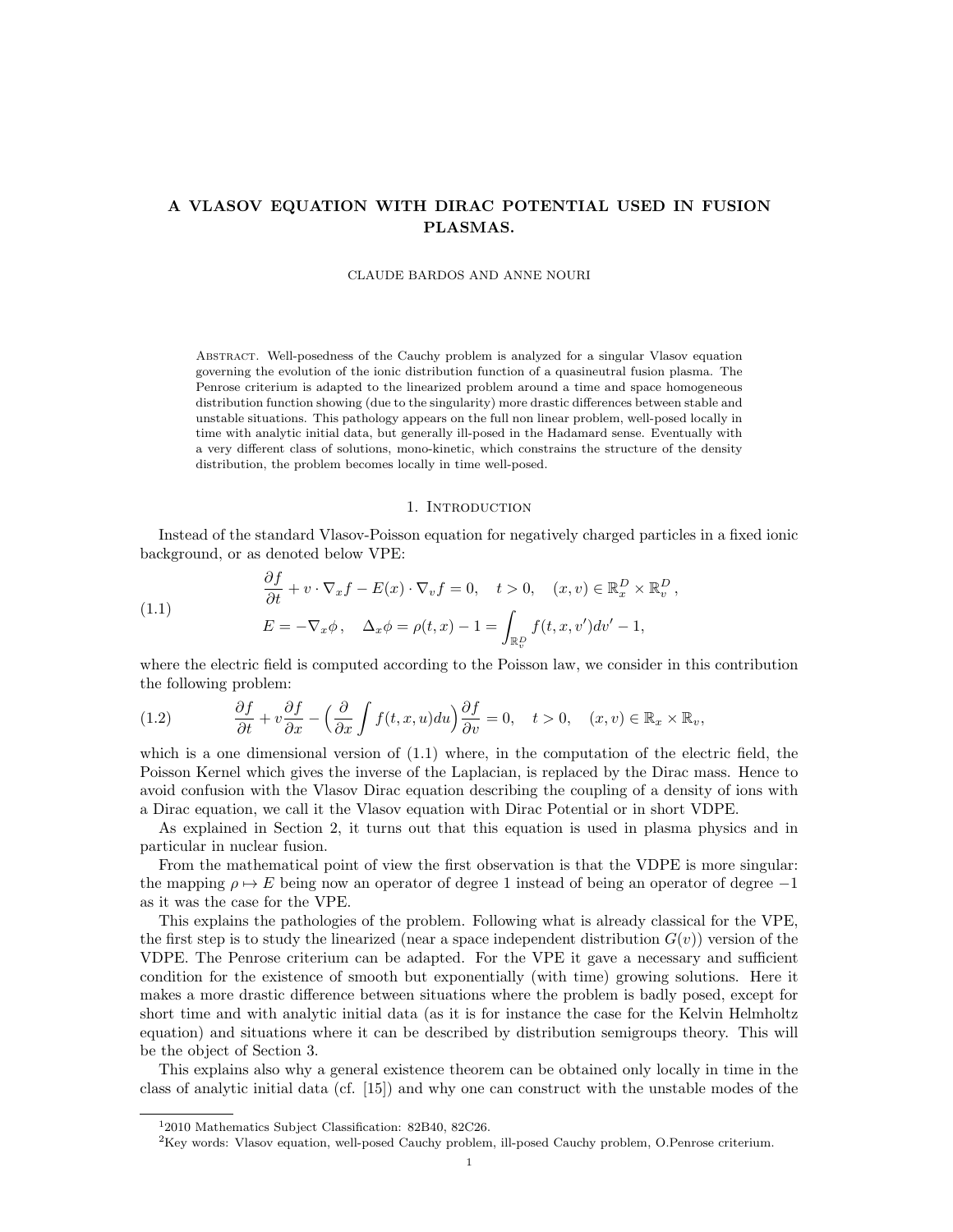linearized equations solutions of the non linear problem of arbitrary high Sobolev regularity and arbitrary short time of existence as explained in Section 4.

Eventually as it has been observed already at least in (1969) in [7] for mono-kinetic densities of the form  $f(t, x, v) = \rho(t, x)\delta(v - u(t, x))$ , the VDPE turns out to be equivalent to a system of isentropic gas dynamics for  $(\rho, u)$ , hence well-posed for initial data in Sobolev spaces. This is recalled in Section 6 mostly to underline the fact that the notion of well-posedness versus illposedness is also functional-space dependent and that a problem badly posed in a general setting may turn out to be tamed in a situation where singular perturbations are not allowed to appear.

This contribution concerns a problem of Mathematical Physics and it is for us a pleasure and an honor to dedicate it to Peter Constantin as a token of friendship and recognition of the essential role that he played over the years in this field.

## 2. Pertinence of the VDPE in the modeling of plasma fusion.

In this section, we recall the main lines of the derivation of a model used for studying fusion plasmas, performed in [10]. The evolution of the ions in the core of the plasma is well described by the Vlasov equation,

(2.1) 
$$
\frac{\partial f}{\partial t} + v \cdot \nabla_x f + \frac{Ze}{m_i} (-\nabla_x \Phi + v \wedge B) \cdot \nabla_v f = 0,
$$

where f is the ionic distribution function depending on time, position (in the domain  $\Omega$  of the plasma) and velocity (in  $\mathbb{R}^3$ ), Ze and  $m_i$  are the ion charge and mass respectively. A priori, the electric potential  $\Phi$  and the magnetic field  $B$  are governed by the Maxwell equations. But a finite Larmor radius approximation is derived in the limit of a large and uniform external magnetic field. A uniform magnetic field  $B = (\frac{1}{\epsilon}, 0, 0)$  is considered. A scale length of order 1 (resp.  $\epsilon$ ) in the direction parallel (resp. perpendicular) to  $B$  is chosen. With this scaling and for a fixed electric potential  $\Phi$ , the Vlasov equation  $(2.1)$  becomes

(2.2) 
$$
\frac{\partial f}{\partial t} + v_{\parallel} \partial_{x_{\parallel}} f - \nabla_x \Phi \cdot \nabla_v f + \frac{1}{\epsilon} (v_{\perp} \cdot \nabla_{x_{\perp}} f + v^{\perp} \cdot \nabla_{v_{\perp}} f) = 0,
$$

where the subscript  $\parallel$  (resp.  $\perp$ ) denotes the projection on the direction parallel (resp. on the plane perpendicular) to B, and the superscript  $\perp$  denotes the projection on the plane perpendicular to B composed with the rotation of angle  $\frac{\pi}{2}$ ,

$$
v_{\perp} = (v_1, v_2, 0), \quad v_{\parallel} = (0, 0, v_3), \quad v^{\perp} = (-v_2, v_1, 0).
$$

Denote by  $\rho_L$  the Larmor radius, which is proportional to the norm of  $v_{\perp}$ , and by

$$
(x_g, v_g) = (x + v^{\perp}, v),
$$

the gyrocoordinates. It has been previously proven [10] that provided that

$$
f(0,\cdot,\cdot) \in L^p
$$
 and  $E \in L^1_t(W^{1,q}_x)$  with  $\frac{1}{p} + \frac{1}{q} = 1$ ,

up to a subsequence, the solution  $f_{\epsilon}$  of (2.2) converges when  $\epsilon$  tends to 0 towards a solution  $\bar{f}(t, x_q, v_{\parallel}, \rho_L)$  of

(2.3) 
$$
\frac{\partial \bar{f}}{\partial t} + v_{\parallel} \partial_{x_{\parallel}} \bar{f} - J_{\rho_L}^0 (\partial_{x_{\parallel}} \Phi) \partial_{v_{\parallel}} \bar{f} - (J_{\rho_L}^0 (\nabla_{x_{\perp}} \Phi))^\perp \cdot \nabla_{x_g} \bar{f} = 0,
$$

where

$$
J_{\rho_L}^0 h(x_g) = \frac{1}{2\pi} \int_0^{2\pi} h(x_g + \rho_L e^{i\varphi_c}) d\varphi_c.
$$

The operator  $J_{\rho_L}^0$  is a Bessel operator performing averages on circles of Larmor radius  $\rho_L$  in planes orthogonal to the magnetic field. We shall not use it in this paper, so we do not enter into more details about it. The electrons moving quite more quickly than the ions are assumed to be adiabatic, i.e. their density  $n_e$  is given in terms of the electric potential  $\Phi$  by

(2.4) 
$$
n_e = n_0 e^{\frac{e}{T_e}(\Phi - \langle \Phi \rangle)}.
$$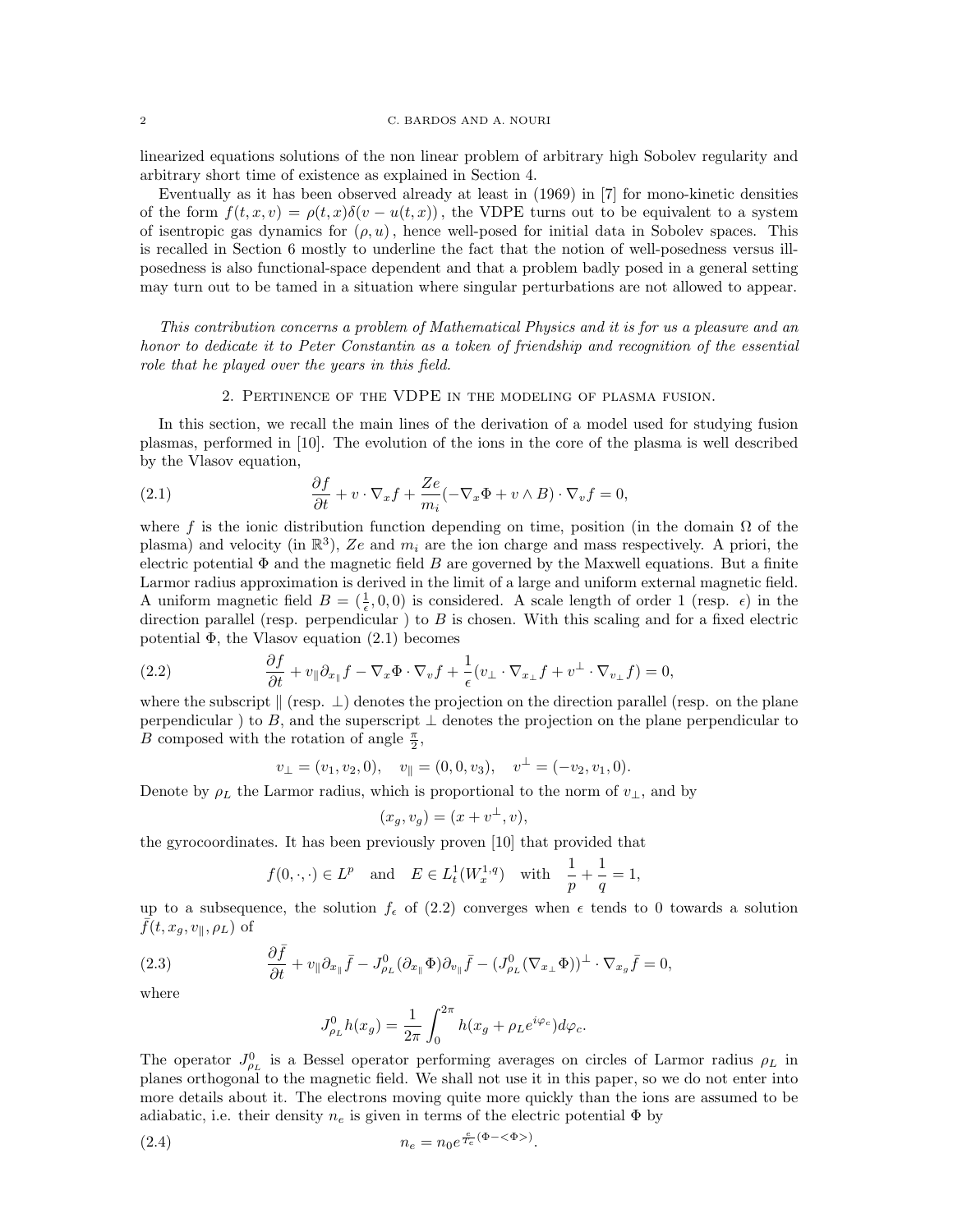Here, e (resp.  $T_e$ ) is the electronic charge (resp. temperature), and  $\langle \Phi \rangle$  is the average of the potential on a magnetic field line. The system is assumed close to equilibrium, i.e. the departure from a constant electric potential is small. Equation (2.4) simplifies into

(2.5) 
$$
n_e = n_0 \left( 1 + \frac{e}{T_e} (\Phi - \langle \Phi \rangle) \right).
$$

Due to the electroneutrality of the plasma,

$$
(2.6) \t\t n_e(t,x) = n_i(t,x), \quad t > 0, \quad x \in \Omega,
$$

where  $n_i$  denotes the ionic density. The system of equations  $(2.3)-(2.6)$  is not expressed in the same coordinates, since (2.3) holds in gyrocoordinates while (2.6) holds in physical space. Connecting them under the assumption that the distribution function in physical space is constant on gyrocircles, i.e.

$$
f(t, x, v) = \bar{f}(t, x + v^{\perp}, v_{\parallel}, \rho_L),
$$

leads to (taking the integral in  $v$  in the previous equation)

$$
n_i(t,x) = n_0 \int J_{\rho_L}^0(\bar{f}(t,x,v_{\parallel},\rho_L)) 2\pi \rho_L d\rho_l dv_{\parallel},
$$

where  $J_{\rho_L}^0$  only acts on the x variable (since  $\rho_L = |v_\perp|$  with our conventions). The quasineutrality equation,  $n_e = n_i$  is then

(2.7) 
$$
1 + \frac{e}{T_e}(\Phi - \langle \Phi \rangle) = \int J_{\rho_L}^0(\bar{f}(t, x, v_{\parallel}, \rho_L)) 2\pi \rho_L d\rho_L dv_{\parallel}.
$$

However, the assumption that the distribution function  $f$  is constant on the gyrocircles is unrealistic whenever the electric potential is not constant. In order to express the inhomogenity of the density on the gyrocircles, a perturbation is heuristically added to  $f$  [10]. It results in the electroneutrality equation

$$
(2.8)\ \ 1+\frac{e}{T_e}(\Phi-<\Phi>)=\int J^0_{\rho_L}(\bar{f}(t,x,v_{\parallel},\rho_L))2\pi\rho_L d\rho_L dv_{\parallel}-\frac{e}{T_i}\int (1-(J_{\rho_L})^2)\Phi(t,x)h_i(\rho_L)d\rho_L,
$$

where  $T_i$  the ionic temperature and  $h_i$  an equilibrium distribution function of the ions.

The operator  $J_{\rho_L}^0$  induces some regularity in the orthogonal direction, but none in the parallel direction. The two-dimensional dynamics of the system  $(2.3)-(2.8)$  in the direction perpendicular to the magnetic field has been studied in [14].

In order to analyze the difficulty coming from the highly singular term in (2.3),

$$
J_{\rho_L}^0(\partial_{x_{\parallel}}\Phi)\partial_{v_{\parallel}}\bar{f},
$$

we restrict to a one-dimensional spatial setting, e.g. by considering gyrokinetic distribution functions  $\bar{f}$  written in the form

$$
\bar{f}(t,x,v_{\parallel},|v_{\perp}|)=f_{\parallel}(t,x_{\parallel},v_{\parallel})f_{\perp}(|v_{\perp}|),
$$

with

$$
\int_0^{+\infty} f_\perp(|v_\perp|) 2\pi \, |v_\perp| \, d\, |v_\perp| = 1.
$$

Then the term  $f_{\perp}$  has no incidence in the Vlasov equation and can be factorized. The equation that  $f_{\parallel}$  should solve is

$$
(2.9) \t \t \frac{\partial f_{\parallel}}{\partial t} + v_{\parallel} \frac{\partial f_{\parallel}}{\partial x_{\parallel}} - \left(\frac{\partial}{\partial x_{\parallel}} \int f_{\parallel}(t, x_{\parallel}, u) du\right) \frac{\partial f_{\parallel}}{\partial v_{\parallel}} = 0, \quad t > 0, \quad (x_{\parallel}, v_{\parallel}) \in \mathbb{R}^2.
$$

From now on, denote by f (resp. x, v),  $f_{\parallel}$  (resp.  $x_{\parallel}$ ,  $v_{\parallel}$ ) for the sake of simplicity.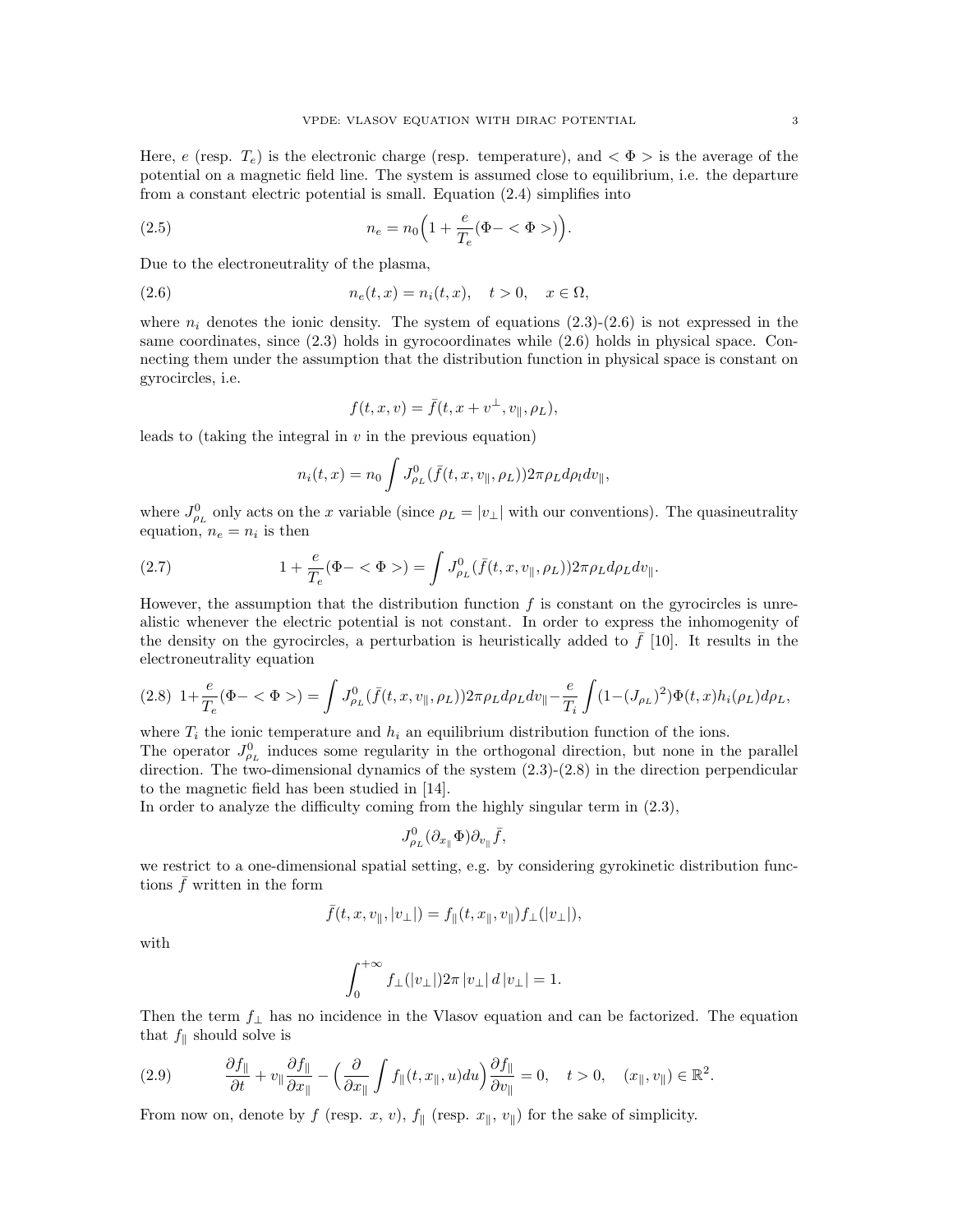## 4 C. BARDOS AND A. NOURI

## 3. Properties of the Linearized Equation

First it is appropriate to compare the properties of the linearized VDPE with the linearized VPE. For a fluctuation near an homogenous density profile:

(3.1) 
$$
g(0, x, v) = f_i(x, v) - G(v), \quad (x, v) \in \mathbb{R}^2,
$$

with  $A_D$  denoting the advection operator:

$$
g \mapsto A_D(g) = v \cdot \partial_x g \,,
$$

both are written:

(3.2) 
$$
\frac{\partial g}{\partial t} + A_D(g) - E(g)G'(v) = 0, \quad t > 0, \quad (x, v) \in \mathbb{R}^2,
$$

with

for VPE 
$$
E(g) = E(g)_{VPE} = -\partial_x \phi
$$
 with  $\partial_x^2 \phi = \rho + \rho_G - 1 = \int_{\mathbb{R}_v} g(\cdot, \cdot, v') dv' + \rho_G - 1$ ,  
\n(3.3) for VDPE  $E(g) = E_{VDFE}(g) = \partial_x \rho = \partial_x \int_{\mathbb{R}_v} g(\cdot, \cdot, v') dv'$ .

As in the case of the linearized VPE the coefficients of the linearized VDPE equation do not depend on  $x$ . Therefore in spite of the pathologies of this equation (to be studied below) one has the following uniqueness theorem:

## Theorem 3.1. Assume that

(3.4) 
$$
v \mapsto G'(v) \in L^1(\mathbb{R}).
$$

Then any  $g(t, x, v) \in L^1(0, T; L^2(\mathbb{R}; L^1(\mathbb{R})))$  solution for  $t \in [0, T]$  of the linearized VDPE

(3.5) 
$$
\partial_t g + v \cdot \partial_x g - \partial_x \left( \int_{\mathbb{R}_v} g(t, x, v') dv' \right) G'(v) = 0,
$$

with initial condition

(3.6) 
$$
g(0, x, v) = 0, \quad (x, v) \in \mathbb{R}^2,
$$

is identically zero.

**Proof.** With the Fourier transform  $x \mapsto k$ ,  $\hat{g}(t, k, v)$  satisfies the equation

(3.7) 
$$
\partial_t \hat{g} + ikv \hat{g} - ik \hat{\rho}(t, k) G'(v) = 0 \quad \text{with } \hat{\rho}(t, k) = \int_{\mathbb{R}_v} \hat{g}(t, k, v') dv',
$$

together with

$$
\hat{g}(0,k,v) = 0, (k,v) \in \mathbb{R}^2.
$$

Hence,

$$
\hat{g}(t,k,v) = ikG'(v) \int_0^t \hat{\rho}(s,k)e^{ikv(s-t)}ds,
$$

and

$$
\hat{\rho}(t,k) = ik \int_0^t \hat{\rho}(s,k) \int_{\mathbb{R}_v} G'(v) e^{ikv(s-t)} dv ds.
$$

Let  $R > 0$  be given. Then

$$
\sup_{|k|
$$

Hence

$$
\hat{\rho}(t,k) = 0, \quad t \in [0,T], \quad |k| < R.
$$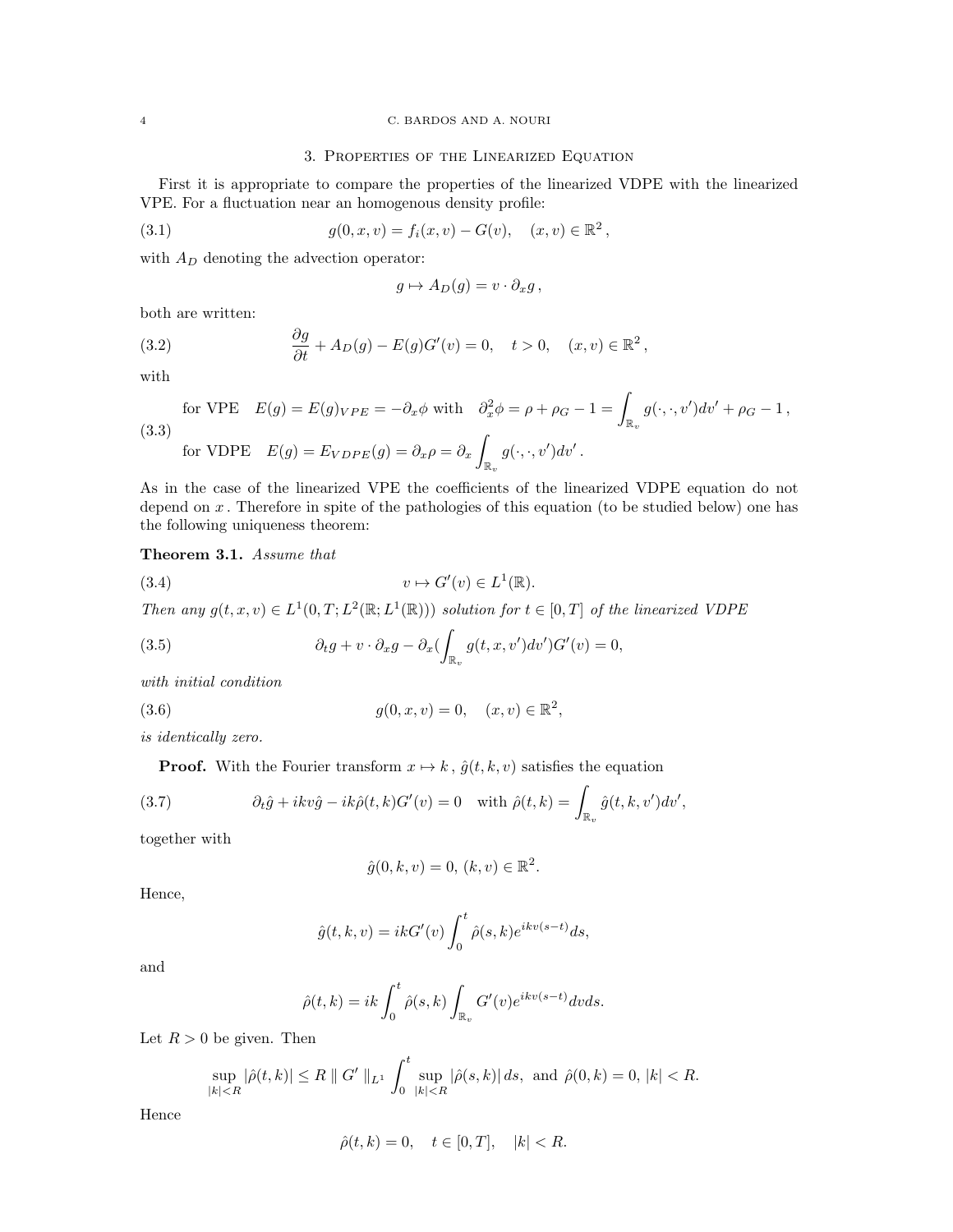Since this holds for any positive R, the function  $\hat{\rho}$  is identically zero. Then g satisfies

$$
\frac{\partial g}{\partial t} + v \frac{\partial g}{\partial x} = 0, \quad t \in (0, T), \quad (x, v) \in \mathbb{R}^2,
$$

$$
g(0, x, v) = 0, \quad (x, v) \in \mathbb{R}^2,
$$

so that  $q$  is identically zero.

**Remark 1.** The previous uniqueness theorem result can be extended to any distribution  $(t, x) \mapsto$  $g(t, x, v)$  defined on  $(0, T) \times R_x$  with values in  $L^1(\mathbb{R}_v)$ , solution of  $(3.5)$  and identically zero for  $t = 0$ . Indeed, introduce with  $R > 0$  (as above) the Fourier regularizing operator

(3.8) 
$$
P_R g(t, x, v) = \int_{-R}^{R} e^{ikx} \hat{g}(t, k, v) dk.
$$

Then observe that P<sub>R</sub>g belongs to  $L^1(0,T;L^2(\mathbb{R};L^1(\mathbb{R})))$  and is a solution of (3.5). The result follows from the above theorem.

Restricted to any standard space  $\mathcal{B}$  (in particular to  $\mathcal{B} = L^2(\mathbb{R}_x; L^1(\mathbb{R}_v))$ ) with domain

$$
D(A_D) = \{ g \in \mathcal{B} \text{ such that } A_D g \in \mathcal{B} \}
$$

 $A_D$  is the generator of a continuous group of operator and  $g \mapsto E_{VPE}(g)$  is an operator of degree  $-1$  and therefore bounded in B. Hence  $-(A_D + E_{VPE})$  is the generator of a strongly continuous group of operators. The spectrum  $\sigma(-(A_D + E_{VPE}))$  is contained in a slab  $-a \leq \Re \lambda \leq a$ . With initial data in  $\mathcal{B}$ , the initial value problem (with data given for  $t = 0$ ) is well posed both for positive and negative times. The essential remaining issue is the stability or the asymptotic behavior of the solution for  $t \to \pm \infty$ .

On the other hand as will be shown below, since the operator  $g \mapsto E_{V D P E}(g)$  is unbounded (of degree −1) this is no more the case for the VDPE Cauchy problem. And the fact that the problem will be well posed or not well posed (this situation will be dubbed strongly unstable ) will turn out to be one of the essential issues.

3.1. Instabilities of the linearized problem. Since the coefficients of the above equations are x independent, one can use the  $x \mapsto k$  Fourier transform and (this has been done since Vlasov himself  $[22]$ ) the modal analysis (cf also [5] for a complete analysis of the VPE based on Fourier synthesis).

Pure modes used in the 'Physics litterature' (cf. for instance [17] ) are in Fourier space solutions of the form :

(3.9) 
$$
e(t, x, v, k) = e^{i(kx - \omega(k)kt)} a(v, k),
$$

with  $k$  real. As it will be observed below with a Fourier synthesis, according to the formula

(3.10) 
$$
f(t,x,v) = \int e^{i(kx - \omega(k)kt)} a(v,k) dk,
$$

they may generate classical solutions.

The introduction of these pure modes leads for VPE and VDPE, with  $\hat{\rho}(k) = \int_{\mathbb{R}_v} a(v, k) dv$ , to the following equations:

(3.11) 
$$
(-i\omega k + ikv)a(v, k) - i\frac{k}{k^2}G'(v)\hat{\rho}(k) = 0 \quad \text{for VPE}
$$
  
and 
$$
(-i\omega k + ikv)a(v, k) - ikG'(v)\hat{\rho}(k) = 0 \quad \text{for VDPE}.
$$

These equations are solved, with the introduction of the dispersion relation, by the formulas:

(3.12) 
$$
k^{2} - \int_{\mathbb{R}_{v}} \frac{G'(v)}{v - \omega} dv = 0, \quad a(v, k) = \frac{G'(v)}{v - \omega} \frac{\hat{\rho}(k)}{k^{2}},
$$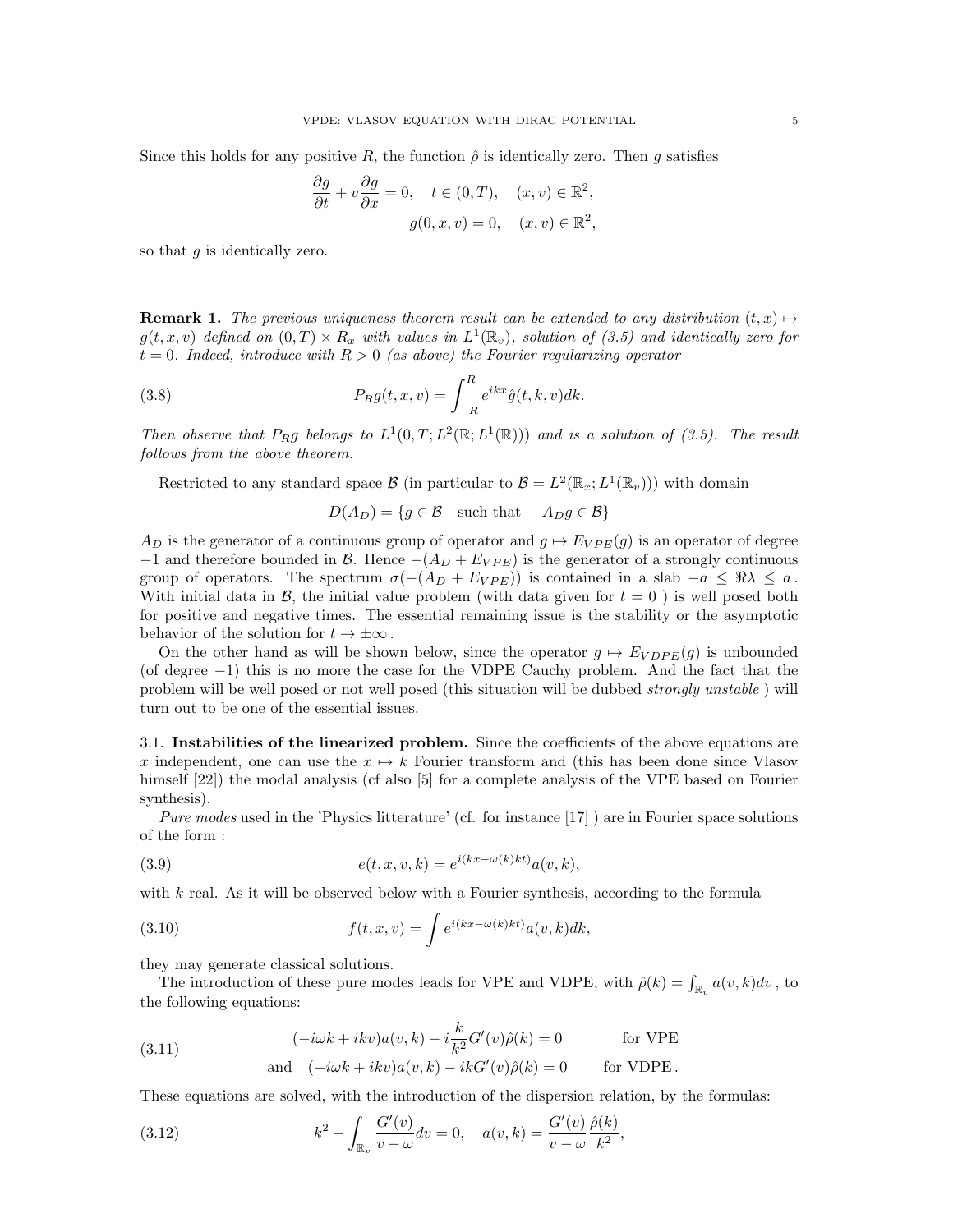for the VPE and by

(3.13) 
$$
1 - \int_{\mathbb{R}_v} \frac{G'(v)}{v - \omega} dv = 0, \quad a(v, k) = \frac{G'(v)}{v - \omega} \hat{\rho}(k),
$$

for the VDPE. Now as observed by Penrose [21], unstable modes in VPE correspond to solutions  $\omega(k)$  of (3.12) with  $\Im \omega > 0$ . With such modes  $\omega(k)$  one can reconstruct by Fourier synthesis, as said above (cf [5] for details) solutions of the form:

(3.14) 
$$
g_{VPE}(t,x,v) = \int_{\mathbb{R}_k} e^{i(kx-\omega(k)kt)} \frac{G'(v)}{v-\omega} \frac{\hat{\rho}(k)}{k^2} dk,
$$

which will be exponentially growing in time. Therefore, denoting by

(3.15) 
$$
Z(\Im_+) = \{ \int_{\mathbb{R}_v} \frac{G'(v)}{v - \omega} dv \text{ with } \Im \omega > 0 \},
$$

the image of the upper half plane  $\Im_+$  under the map

(3.16) 
$$
\omega \mapsto Z(\omega) = \int_{\mathbb{R}_v} \frac{G'(v)}{v - \omega} dv,
$$

such an  $\omega(k)$  exists if and only if  $Z(\Im_+)$  contains a real and positive number  $k^2$ . Now  $Z(\Im_+)$  is a bounded set and its boundary is the curve:

(3.17) 
$$
\mathcal{C}_+ : v^* \in \mathbb{R} \mapsto Z(v^* + i0) = \int_{\mathbb{R}_v} \frac{G'(v)}{v - (v^* + i0)} dv.
$$

 $C_{+}$  is a direct bounded and continuous curve starting and ending at the origin, since

$$
\lim_{|v^*| \to +\infty} Z(v^* + i0) = 0.
$$

Since this curve is bounded, one then observes the existence of some M such that for  $|k| > M$ , the equation (3.12) has no solution. This observation is in agreement with the fact that the linearized VPE is always well-posed but may be with exponentially growing modes whenever  $Z(\Im_+)$  contains real positive numbers. For the VPDE, the frequency  $k$  does not appear in equation (3.13) and therefore, if it has a solution  $\omega^*$  with  $\Im \omega^* > 0$ ,

$$
e(t, x, v, k) = e^{ik \cdot x - \omega^* k t} a(v, k)
$$

grows exponentially with k. However the fact that  $k^2$  is replaced by the fixed number 1 puts some constraints on the extension to the present case of the Penrose criterium. For instance, one has the following theorem:

**Theorem 3.2.** For the stationary profile  $v \mapsto G(v) \in L^1(\mathbb{R}) \cap C^2(\mathbb{R}), G(v) \geq 0$ , assume the existence of a point  $v^* \in \mathbb{R}$  with the following properties:

(3.18) 
$$
v^* \text{ is a local minimum for } v \mapsto G(v) \quad \text{and} \quad \int_{\mathbb{R}_v} \frac{G'(v)}{v - v^*} dv > 1.
$$

Moreover, assume that for any local maximum  $v^{**}$  of  $G(v)$  one has

(3.19) 
$$
\int_{\mathbb{R}_v} \frac{G'(v)}{v - v^{**}} dv < 1.
$$

Then there exist a solution  $\omega^*$  with  $\Im \omega^* > 0$  of the equation

(3.20) 
$$
1 - \int_{\mathbb{R}_v} \frac{G'(v)}{v - \omega^*} dv = 0,
$$

and for any  $k \in \mathbb{R}$  an unstable mode of the form:

(3.21) 
$$
e(t, x, v) = e^{ik(x - \omega^*t)} \frac{G'(v)}{v - \omega^*} \hat{\rho}(k).
$$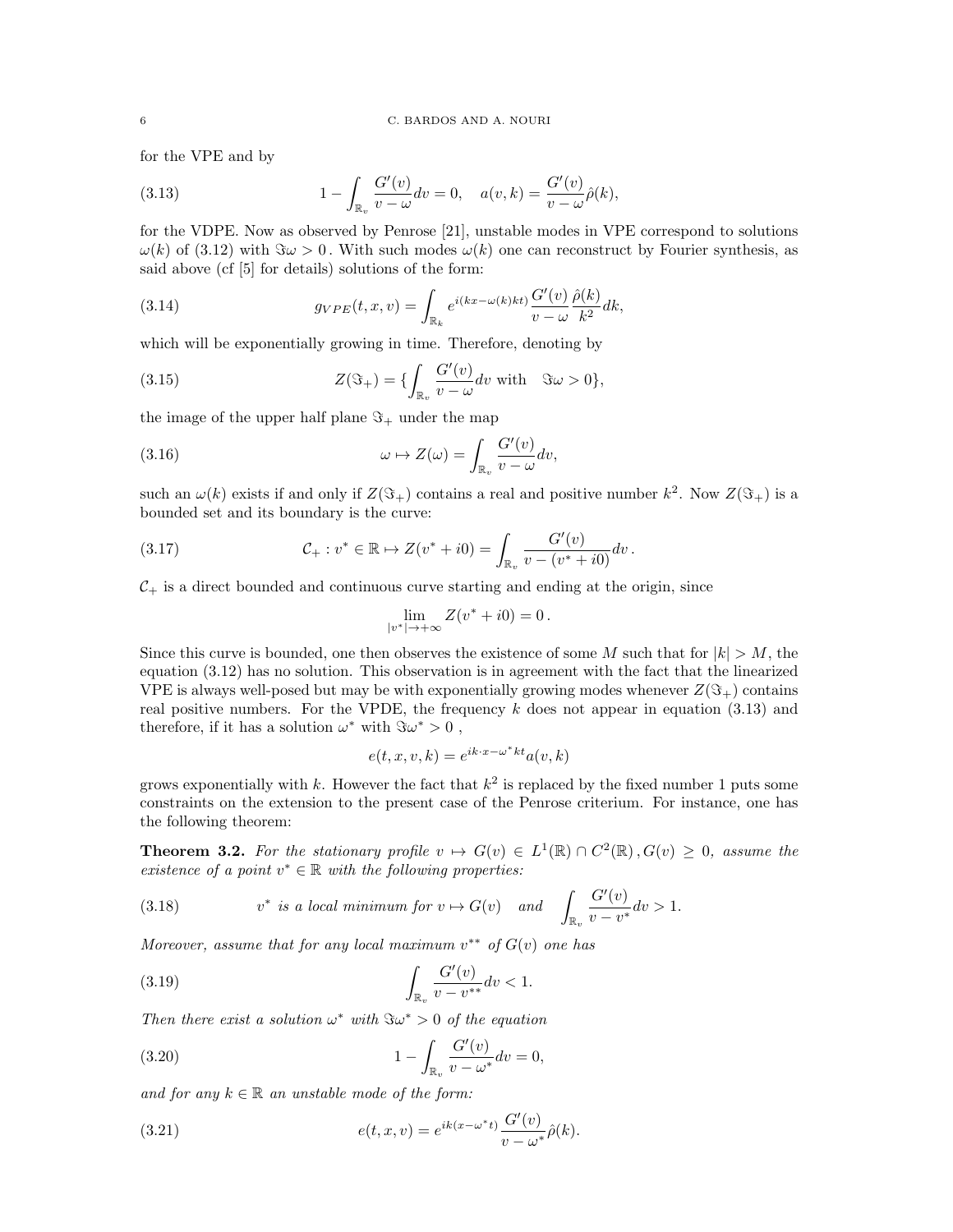**Proof of Theorem 3.2.** One has to show that 1 belongs to  $Z(\mathfrak{T}_+)$ , the image by the map

$$
\omega^* \mapsto \int_{\mathbb{R}_v} \frac{G'(v)}{v - \omega^*} dv
$$

of the upper half plane. As above (cf. [21]) the boundary of this set is the curve

$$
(3.22) \t C_+ : u \in \mathbb{R} \mapsto Z(u + i0) = \int_{\mathbb{R}_v} \frac{G'(v)}{v - (u + i0)} dv = P \int_{\mathbb{R}_v} \frac{G'(v)}{v - u} dv + i\pi G'(u).
$$

In (3.22) P denotes the principal value of the integral (which is a classical integral when  $G'(u) = 0$ ).  $C_+$  is a direct bounded and continuous curve starting and ending at the origin, since

$$
\lim_{|u| \to +\infty} Z(u + i0) = 0.
$$

Now, if  $v^*$  is an extremum,  $Z(v^*+i0)$  is on the real axis. With the hypothesis (3.18),  $Z(v^*+i0) > 1$ . Since  $v^*$  is a minimum, for u increasing around  $v^*$ , the curve  $C_+(u)$  goes from the half plane  $\Im z < 0$ to the half plane  $\Im z > 0$ . Moreover, for  $|v| \to +\infty$ ,  $C_+(v)$  goes to zero. With the hypothesis (3.19), the curve  $C_+$  does not cross again the interval  $[1, Z(v^* + i0)]$ . Hence the point 1 belongs to  $Z(\mathfrak{S}_+)$  and  $e(t, x, v)$  is strongly unstable.

Moreover, one has the following explicit construction, that may include the distribution functions with multiple bumps well-known by physicists:

**Proposition 3.1.** Assume that the function  $v \mapsto G(v) \in L^1(\mathbb{R}) \cap C^2(\mathbb{R}), G(v) \geq 0$  is even and satisfies the relation

$$
\int \frac{G'(v)}{v} dv > 1.
$$

Then, for the profile  $v \mapsto G(v)$ , there is a non oscillating exponential mode  $c^* = -i\omega^* \in \mathbb{R}_+^*$  and a strongly unstable solution

(3.24) 
$$
e(t, x, v) = e^{ikx + c^*kt} \frac{G'(v)}{v - \omega^*} \hat{\rho}(k).
$$

**Proof.** Since  $G(v)$  is even (and  $G'(v)$  odd), the dispersion equation for  $v \mapsto G(v)$  and  $\omega^* = ic, c \in \mathbb{R}_+^*$  turns out to be:

(3.25) 
$$
0 = 1 - \int_{\mathbb{R}_v} \frac{G'(v)}{v - ic} dv = 1 - \int \frac{G'(v)v}{v^2 + c^2} dv.
$$

Introduce the mapping

$$
v \mapsto I(v) = \int \frac{G'(v)}{v^2 + c^2} dv.
$$

Then, the existence of a  $c^*$  such that

$$
1 = \int \frac{G'(v)v}{v^2 + (c^*)^2} dv,
$$

follows from the relations  $I(\infty) = 0$  and  $I(0) > 1$ .

**Remark 2.** Since G is even, one has  $G'(0) = 0$ , so that  $\int \frac{G'(v)}{v}$  $\frac{v}{v}dv$  is a 'classical' integral. Moreover, if  $G(0) = 0$ , then a direct integration by part gives

(3.26) 
$$
\int \frac{G'(v)}{v} dv = \int \frac{G(v)}{v^2} dv > 0.
$$

In this situation, the existence of a strongly unstable mode is ensured for the profile  $\lambda G$  with  $\lambda$ large enough for  $\lambda \int \frac{G'(v)}{v}$  $\frac{v}{v}dv > 1$  to hold.

With the existence of an unstable mode, the fact that the linearized problem may be badly posed can be stated according to the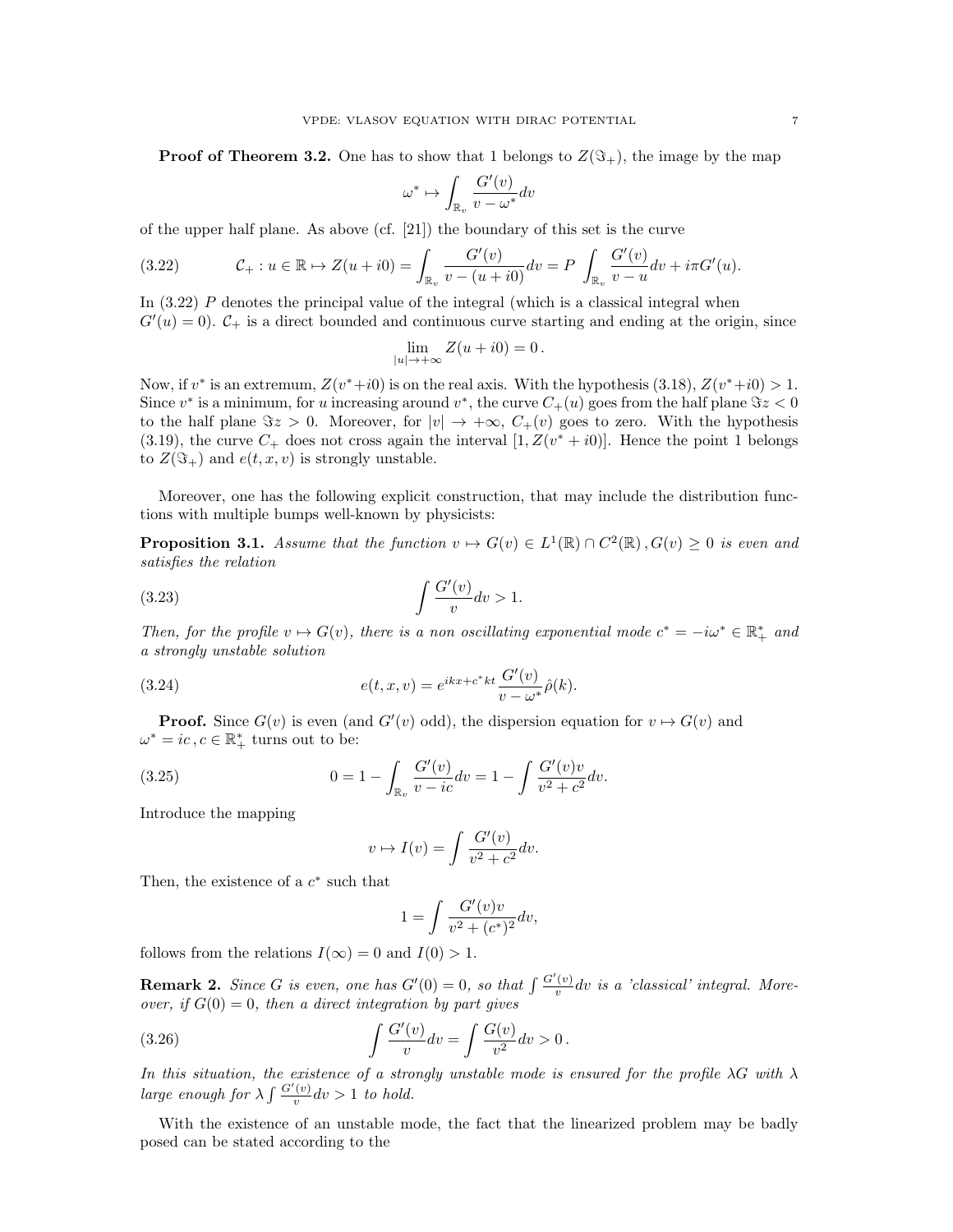**Corollary 3.3.** Under the assumptions of Theorem 3.2, for any  $T > 0$  there is a real function

$$
g_i \in \cap_{m \in \mathbf{N}} H^m(\mathbb{R}; L^1(\mathbb{R})),
$$

such that the Cauchy problem with initial datum  $g_i$  for the linearized problem around G has for any  $\tilde{T} < T$  and any  $m \in \mathbb{N}^*$  a unique solution in  $L^{\infty}(0, \tilde{T}; H^m(\mathbb{R}; L^1(\mathbb{R})))$ . Moreover,

(3.27) 
$$
\lim_{t \to T^-} \| g(t, \cdot, \cdot) \|_{H^m(\mathbb{R}; L^2(\mathbb{R}))} = +\infty.
$$

**Proof.** Assume that  $\hat{\rho}(k)$  is for |k| large equivalent to  $exp(-\Im \omega^*T|k|)$  and consider the function

(3.28) 
$$
g(t,x,v) = \int_{\mathbb{R}_k} e^{ik(x-\omega^*t)} \frac{G'(v)}{v-\omega^*} \hat{\rho}(k) dk,
$$

which is, for  $0 < t < T$ , a smooth solution of the VDPE with initial datum

(3.29) 
$$
g_{in} = g(0, x, v) = \int_{\mathbb{R}_k} e^{ikx} \frac{G'(v)}{v - \omega^*} \hat{\rho}(k) dk.
$$

Hence by the uniqueness theorem it is the only solution and it blows up (even as a distribution) for  $t \to T^-$ .

## Remark 3. Real valued instabilities can be deduced from Proposition 3.1.

Indeed, start with the solution given by  $(3.24)$  with the function  $\hat{\rho}(k)$  real and even. Observe that

$$
g_1(t, x, v) = \frac{G'(v)}{v - \omega^*} \int e^{ik(x - \omega^*t)} \hat{\rho}(k) dk
$$

and

$$
g_2(t, x, v) = \frac{G'(v)}{v + \omega^*} \int e^{ik(x + \omega^*t)} \hat{\rho}(k) dk = \frac{G'(v)}{v + \omega^*} \int e^{-ik(x + \omega^*t)} \hat{\rho}(k) dk
$$

are solutions of (3.5). Therefore,

$$
(3.30) \qquad \phi(t,x,v) = \frac{1}{2}(g_1 + g_2)(t,x,v) = \frac{G'(v)}{(\Im \omega^*)^2 + v^2} \int e^{-i\omega^*kt} (v \cos kx - \Im \omega^* \sin kx) \hat{\rho}(k) dk
$$

is a real valued solution of (3.5) with initial datum given by:

$$
(3.31) \qquad \phi(0,x,v) = \frac{G'(v)}{(\Im \omega^*)^2 + v^2} \int (v \cos kx - \Im \omega^* \sin kx) \hat{\rho}(k) dk \in \cap_{m \in \mathbb{N}} H^m(\mathbb{R}; L^1(\mathbb{R})).
$$

Moreover,

$$
\int |\hat{\phi}(t,k,v)| dv = \frac{1}{2} |\hat{\rho}(k)| \int |G'(v)| \frac{e^{-i\omega^*kt}}{v - \omega^*} + \frac{e^{i\omega^*kt}}{v + \omega^*}| dv
$$
  
=  $|\hat{\rho}(k)| \int |G'(v)| \left(\frac{sh^2 \Im \omega^*kt}{(\Im \omega^*)^2 + v^2} + \frac{v^2}{((\Im \omega^*)^2 + v^2)^2}\right)^{\frac{1}{2}} dv.$ 

Hence

$$
\| \phi(t,\cdot,\cdot) \|^2_{H^m(\mathbb{R};L^1(\mathbb{R}))} = \sum_{j=0}^m \int_{\mathbb{R}} |k|^{2j} |\hat{\rho}(k)|^2 \Big( \int |G'(v)| \Big( \frac{sh^2 \Im \omega^* kt}{(\Im \omega^*)^2 + v^2} + \frac{v^2}{((\Im \omega^*)^2 + v^2)^2} \Big)^{\frac{1}{2}} dv \Big)^2 dk
$$

is uniformly bounded on any interval  $[0, \tilde{T}]$  with  $\tilde{T} < T$ . Eventually,  $|| \Phi(t, \cdot, \cdot) ||_{H^m(\mathbb{R}; L^1(\mathbb{R}))}$  tends to infinity when t tends to  $T^-$ , since

$$
(3.32) \quad || \phi(t,\cdot,\cdot)||^2_{H^m(\mathbb{R};L^1(\mathbb{R}))} \geq c_1 \Big( \int \frac{|G'(v)|}{\sqrt{(\Im \omega^*)^2 + v^2}} dv \Big)^2 \sum_{j=0}^m \int_{\mathbb{R}} |k|^{2j} \left| e^{-2\Im \omega^* |k|} \right| s h^2(\Im \omega^* k t) dk,
$$

for some constant  $c_1$ .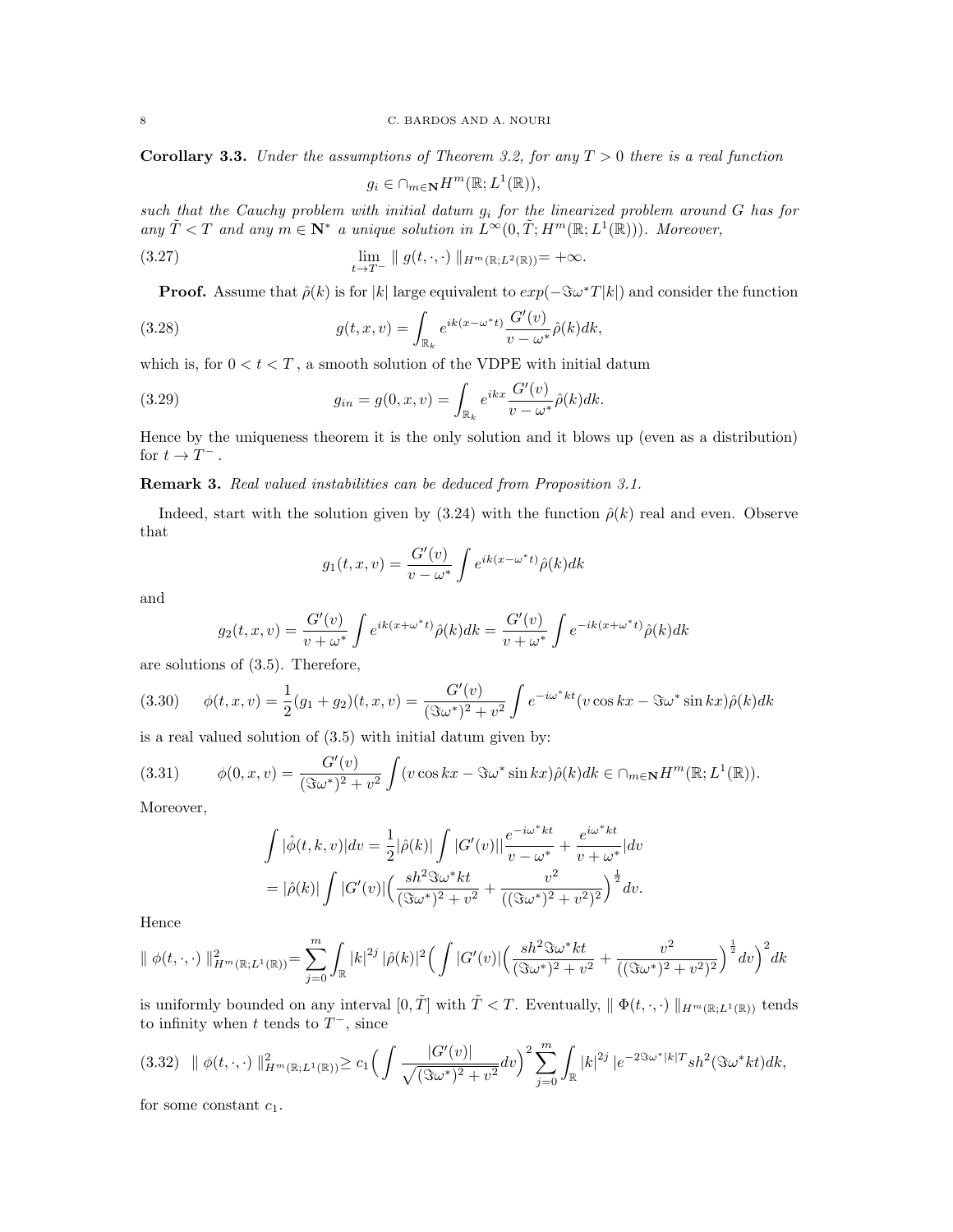3.2. Stability near a convenient profile. To underline the role of the bumps a stability theorem converse of the linearized instability theorem is proven again following the method of [21]. Denote by  $C_b^2(\mathbb{R})$  the space of functions with second derivative continuous and bounded. Introduce the space B of distributions  $f(x, v)$  such that their Fourier transform in space,  $\hat{f}(k, v)$ , belongs to  $L^2(\mathbb{R}_k; L^1(\mathbb{R}_v))$  with the natural norm:

$$
\|f\|_{\mathcal{B}}^2 = \int_{\mathbb{R}_k} (\int_{\mathbb{R}_v} |\hat{f}(k, v)| dv)^2 dk.
$$

Then define the operator A by

(3.33) 
$$
D(A) = \{g \in \mathcal{B}; v \cdot \partial_x g - \partial_x \rho G'(v) \in \mathcal{B}\},
$$

(3.34) 
$$
Ag = -v \cdot \partial_x g + \partial_x \rho G'(v).
$$

In this setting one has the:

**Proposition 3.2.** Assume for the profile  $v \mapsto G(v) \in C_b^2(\mathbb{R}_v) \cap L^1(\mathbb{R}_v)$  the following property,

(3.35) 
$$
G'(0) = 0 \text{ and } G'(v^*) = 0 \Rightarrow \int_{\mathbb{R}_v} \frac{G'(v)}{v - v^*} dv < 1.
$$

Then the spectrum of A is contained in the imaginary axis. Moreover, for  $\lambda \in \mathbb{C}$  with  $|\Re \lambda| > 0$ , the resolvent  $(\lambda I - A)^{-1}$  is bounded in B according to the estimate:

(3.36) 
$$
\|(\lambda I - A)^{-1}\|_{\mathcal{B}} \leq \left(\frac{1}{|\Re\lambda|} + \frac{1}{\alpha}(1 + \frac{|\Im\lambda|}{|\Re\lambda|}) \int \left|\frac{G'(v)}{v}\right| dv)\right).
$$

#### Proof of the proposition 3.2

With  $h \in \mathcal{B}$  start from the resolvent equation in Fourier space:

(3.37) 
$$
(\lambda + ikv)\hat{g} - ik\hat{\rho}G'(v) = \hat{h}, \quad \hat{\rho} = \int_{\mathbb{R}_v} \hat{g}(v, k)dv,
$$

which, for  $\Re \lambda \neq 0$  and  $\omega = i\lambda/k$ , is equivalent to

(3.38)  
\n
$$
(1 - \int_{\mathbb{R}_v} \frac{G'(v)}{v - \omega} dv) \hat{\rho}(k) = \int_{\mathbb{R}_v} \frac{\hat{h}(k, v)}{\lambda + ikv} dv,
$$
\n
$$
\hat{g}(k, v) = \frac{\hat{h}(k, v)}{\lambda + ikv} + \hat{\rho}(k) \frac{ikG'(v)}{\lambda + ikv}.
$$

Following again [21], one introduces the sets  $Z(\Im_{\pm})$  images of the half planes

$$
\Im_{\pm} = \{\omega \in \mathbb{C} \text{ such that } \pm \Im \omega > 0\},\
$$

under the mapping

(3.39) 
$$
\omega \mapsto Z(\omega) = \int \frac{G'(v)}{v - \omega} dv.
$$

As above  $Z(\Im_{\pm})$  are bounded subsets of C with boundary given by the curves

(3.40) 
$$
C_{\pm} : \gamma \mapsto \int \frac{G'(v)}{v - \gamma \pm i0} dv.
$$

These two curves are bounded continuous with limit points  $C_{\pm}(\pm \infty) = 0$ . As in [21] the relation  $(3.35)$  implies that 1 does not belong to the sets  $C_{\pm}$ . Since these curves are bounded and continuous it follows that;

$$
(3.41) \qquad \forall \omega \in \mathbb{C} \setminus \mathbb{R}, \quad |1 - \int_{\mathbb{R}_v} \frac{G'(v)}{v - \omega} dv| \ge \text{dist}(1, Z(\Im \pm)) \ge \text{dist}(1, C_{\pm}) \ge \alpha > 0.
$$

Coming back to the variable  $\lambda = -i\omega k$  and denoting by

$$
R(\lambda, k) = 1 - \int \frac{ikG'(v)}{\lambda + ikv} dv,
$$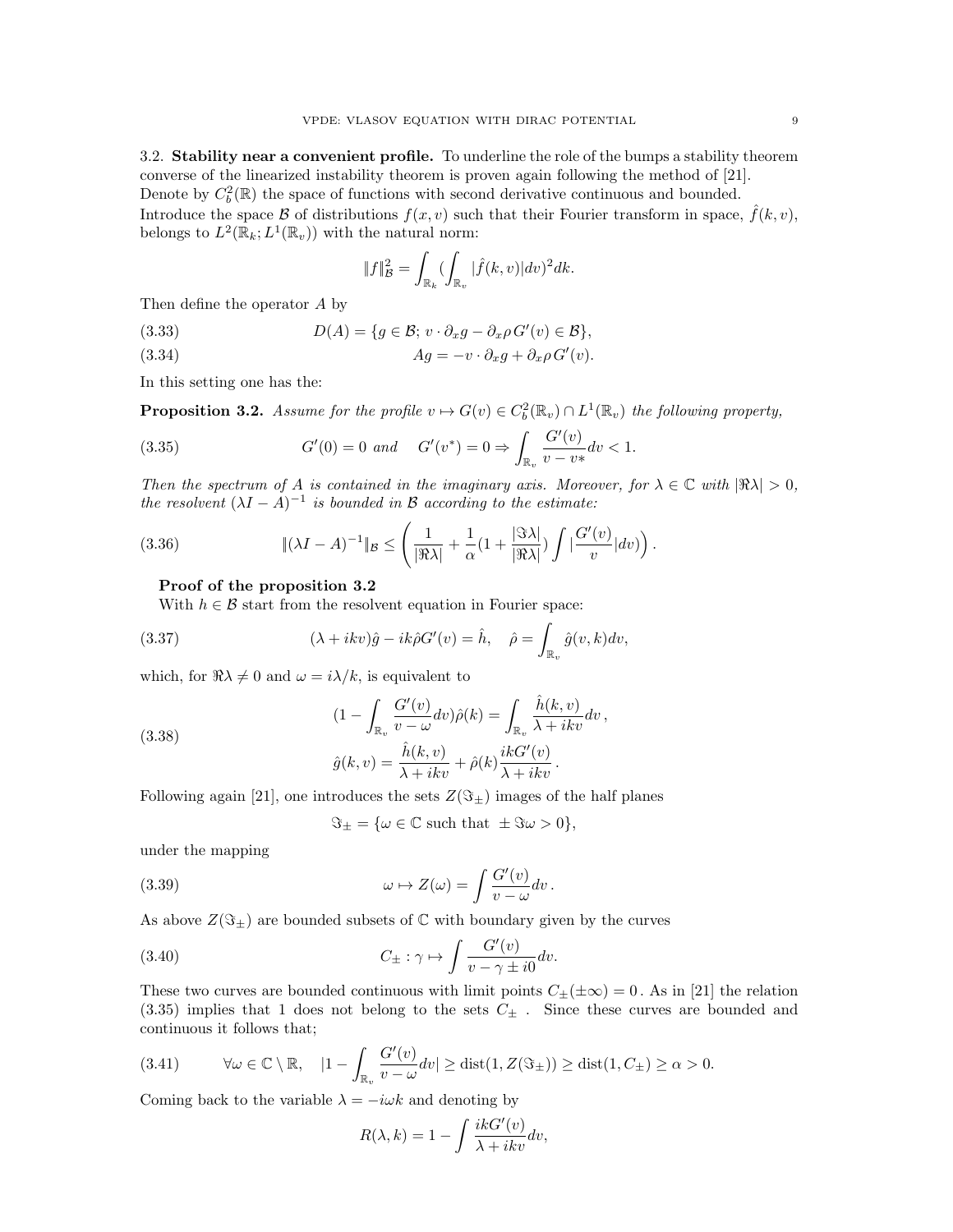one has:

$$
(3.42) \t\t\t |R(\lambda, k)| \ge \alpha.
$$

Therefore  $\hat{q}(k, v)$  is uniquely given by the formula:

(3.43) 
$$
\hat{g}(k,v) = \frac{\hat{h}(k,v)}{\lambda + ikv} + \frac{ikv \frac{G'(v)}{v}}{\lambda + ikv} \frac{1}{R(\lambda,k)} \int \frac{\hat{h}(k,w)}{\lambda + ikw} dw.
$$

With the hypothesis  $G'(0) = 0$ , crude estimates like

$$
\begin{aligned} &\int_{\mathbb{R}_v} \frac{|\hat{h}(k,v)|}{|\lambda + ikv|} dv \leq \frac{1}{|\Re \lambda|} \int_{\mathbb{R}_v} |\hat{h}(k,v)| dv, \\ &\int_{\mathbb{R}_v} \frac{ikv \frac{G'(v)}{v}}{|\lambda + ikv|} | dv \leq (1 + \frac{|\Im \lambda|}{|\Re \lambda|}) \int_{\mathbb{R}_v} |\frac{G'(v)}{v}| dv, \end{aligned}
$$

eventually give:

$$
\int |\hat{g}(k,v)|dv \leq (\frac{1}{|\Re\lambda|} + \frac{1}{\alpha}(1 + \frac{|\Im\lambda|}{|\Re\lambda|})\Big(\int |\frac{G'(v)}{v}|dv\Big) \int |\hat{h}(k,v)|dv.
$$

This proves (3.36).

**Corollary 3.4.** Under the hypothesis of Theorem 3.2, the operator A is the generator of a distribution group in the space B and for initial data in  $D(A^k)$  (with k large enough) the Cauchy problem (3.5)-(3.1) has a unique solution in  $C^1(\mathbb{R}^+_t;\mathcal{B}) \cap C^0(\mathbb{R}^+_t;\mathcal{B})$ .

Proof. By Theorem 3.2, the operator A satisfies the hypothesis of Theorem 1.6 of [3], which explicitly gives this corollary.

**Remark 4.** For  $\lambda$  positive and real, one can estimate the right hand side of (3.43) using the formula

$$
\int |\frac{1}{\lambda + ikv}|^2 dv = \frac{\pi}{\lambda |k|}
$$

and the Cauchy Schwartz inequality to obtain:

$$
|(3.44)\qquad \qquad \|\left(\lambda I - A\right)^{-1}\|_{\mathcal{B}} \le \frac{C}{\lambda},
$$

with  $C > 1$ . The estimate (3.44) with  $\frac{C}{\lambda}$  replaced by  $\frac{1}{\lambda - a}$  for  $\lambda > a$  taken large enough would be enough to characterize A (with the Hille Yosida theorem) as the generator of a classical strongly continuous semi group of operators, for which the classical Cauchy problem is well posed with no loss of regularity. However we have not been able to introduce  $\frac{1}{\lambda-a}$  instead of  $\frac{C}{\lambda}$  in the right hand side of  $(3.44)$ . This is due to presence of ik in the singular term

$$
\frac{ikv\frac{G'(v)}{v}}{\lambda + ikv}\, \frac{1}{R(\lambda, k)}\int \frac{\hat g(k, w)}{\lambda + ikw}dw.
$$

This is the reason why the notion of distribution semi groups has been introduced by several authors [19], [4] and systematically studied in [3]. It corresponds to a loss of regularity with respect to the initial datum.

Moreover, in the present case it can be illustrated by a direct computation which in Corollary 3.4 gives  $k = 4$ . This is the object of the following

**Theorem 3.5.** Under the hypothesis of Proposition 3.2, for any  $g_i \in D(A^4)$ , the Cauchy problem

(3.45) 
$$
\partial_t g + v \cdot \partial_x g - \partial_x \left( \int_{\mathbb{R}_v} g(t, x, v') dv' \right) G'(v) = 0, \text{ ( or } \partial_t g = Ag),
$$

with the initial condition

(3.46) 
$$
g(0, x, v) = g_i(x, v), \quad (x, v) \in \mathbb{R}^2,
$$

has a unique solution in  $C^1(\mathbb{R}^+_t;\mathcal{B})\cap C^0(\mathbb{R}^+_t;\mathcal{B})$ .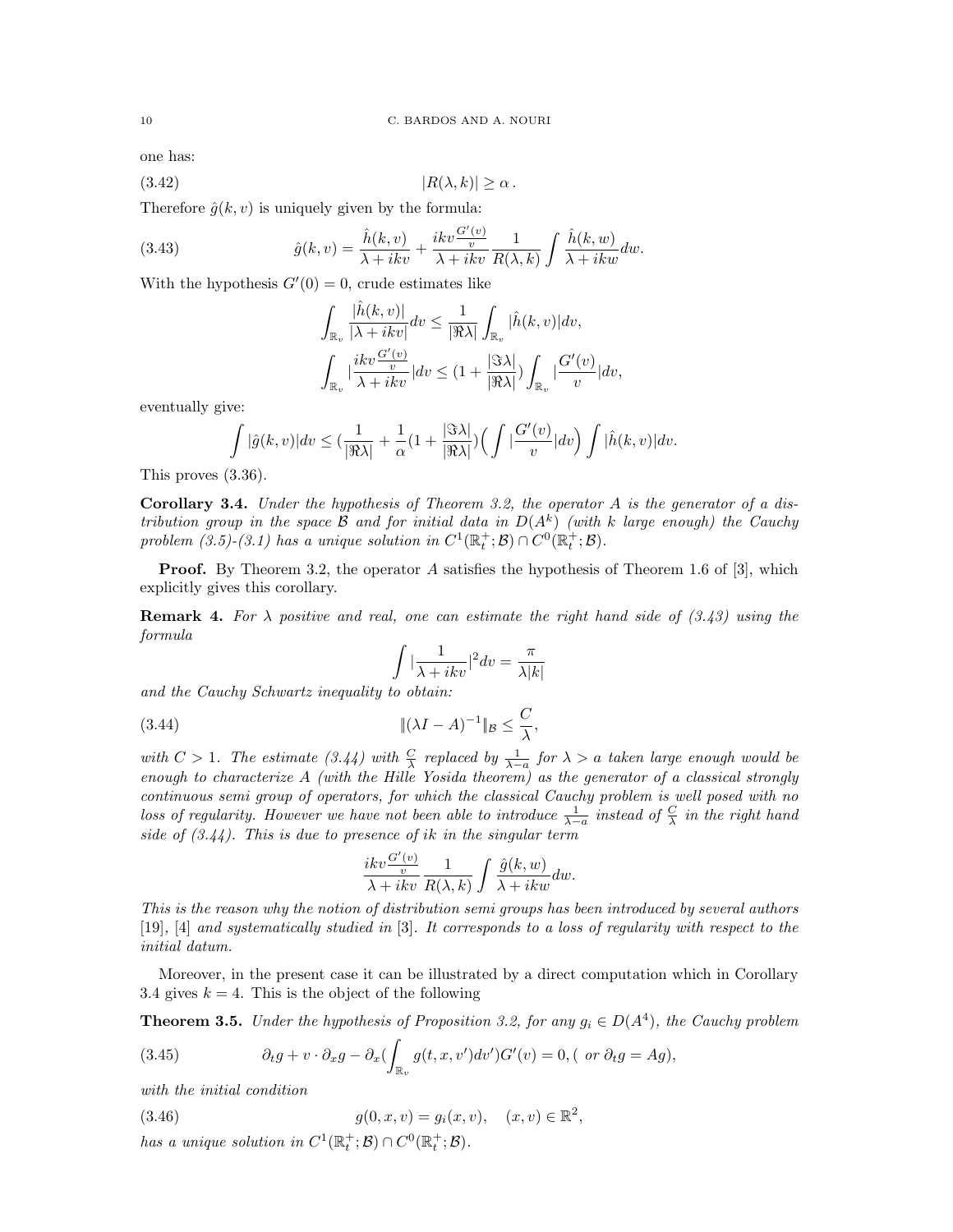## Proof

Reproducing the basic arguments of [3], define  $g(t, x, v)$  by the inverse Laplace transform (with  $\lambda = \gamma + i\sigma, \, \gamma = \Re \lambda > 0$ :

(3.47) 
$$
g(t, x, v) = \frac{1}{2i\pi} \lim_{\sigma \to \infty} \int_{\gamma - i\sigma}^{\gamma + i\sigma} e^{\lambda t} (\lambda I - A)^{-1} g_i d\lambda.
$$

Observe that one has:

(3.48) 
$$
\partial_t g(t, x, v) = \frac{1}{2i\pi} \lim_{\sigma \to \infty} \int_{\gamma - i\sigma}^{\gamma + i\sigma} \lambda e^{\lambda t} (\lambda I - A)^{-1} g_i d\lambda,
$$

and that (3.47) provides a formal solution of the problem (3.45) and (3.46). To complete the proof one has to ensure the convergence of the above integral. Now insert the formula:

(3.49) 
$$
\forall g \in D(A^n), (\lambda I - A)^{-1}g = \frac{1}{\lambda}g + \frac{Ag}{\lambda^2} + \dots + \frac{A^{n-1}g}{\lambda^n} + (\lambda I - A)^{-1}\frac{A^n}{\lambda^n}g,
$$

with  $n = 4$  in (3.47) and (3.48). Then,

(3.50)  
\n
$$
\frac{1}{2i\pi} \lim_{\sigma \to \infty} \int_{\alpha - i\sigma}^{\alpha + i\sigma} \lambda e^{\lambda t} (\lambda I - A)^{-1} g_i d\lambda
$$
\n
$$
= \frac{1}{2i\pi} \sum_{0 \le k \le 4} \lim_{\sigma \to \infty} \int_{\alpha - i\sigma}^{\alpha + i\sigma} e^{\lambda t} \frac{A^k g_i}{\lambda^k} d\lambda
$$
\n
$$
+ \frac{e^{\alpha t}}{2i\pi} \lim_{\sigma \to \infty} \int_{\alpha - i\sigma}^{\alpha + i\sigma} e^{i\sigma t} ((\alpha + i\sigma)I - A)^{-1} A^4 g_i \frac{d\sigma}{(\alpha + i\sigma)^4}.
$$

By a residue calculus one has:

(3.51) 
$$
\frac{1}{2i\pi} \lim_{\sigma \to \infty} \int_{\gamma - i\sigma}^{\gamma + i\sigma} e^{\lambda t} \frac{A^{k-1} g_i}{\lambda^k} d\lambda = \frac{t^{k-1}}{(k-1)!} A^{k-1} g_i, \quad k \ge 1,
$$

while (3.36) gives the estimate

(3.52) 
$$
\|e^{i\sigma t}((\gamma + i\sigma)I - A)^{-1}A^4g_i\frac{1}{(\gamma + i\sigma)^4}\|_{\mathcal{B}} \leq C\frac{(1+|\sigma|)}{|\gamma + i\sigma|^4}\|A^4g_i\|_{\mathcal{B}}.
$$

This implies the strong convergence of the last integral of (3.50).

## 4. The non linear Cauchy Problem

In Section 3.1, the strong instability of the linearized problem has been proven for any smooth even profile  $G(v)$  which satisfies the relation

(4.1) 
$$
\int_{-\infty}^{\infty} \frac{G'(v)}{v} dv > 1.
$$

Corresponding unstable modes are given by

(4.2) 
$$
\phi(t, x, v) = \frac{G'(v)}{c^2 + v^2} \int e^{ckt} (v \cos kx - c \sin kx) \hat{\gamma}(k) dk,
$$

for some value of  $c$  related to  $G$ . Their initial values are

(4.3) 
$$
g_{in}(x,v) := \phi(0,x,v) = \frac{G'(v)}{c^2 + v^2} \int (v \cos kx - c \sin kx) \hat{\gamma}(k) dk.
$$

As it has been recently observed, instability is a robust property and non linear instability can be systematically deduced from the linearized system. Following the method of Guo and Tice [13], we prove some ill-posedness.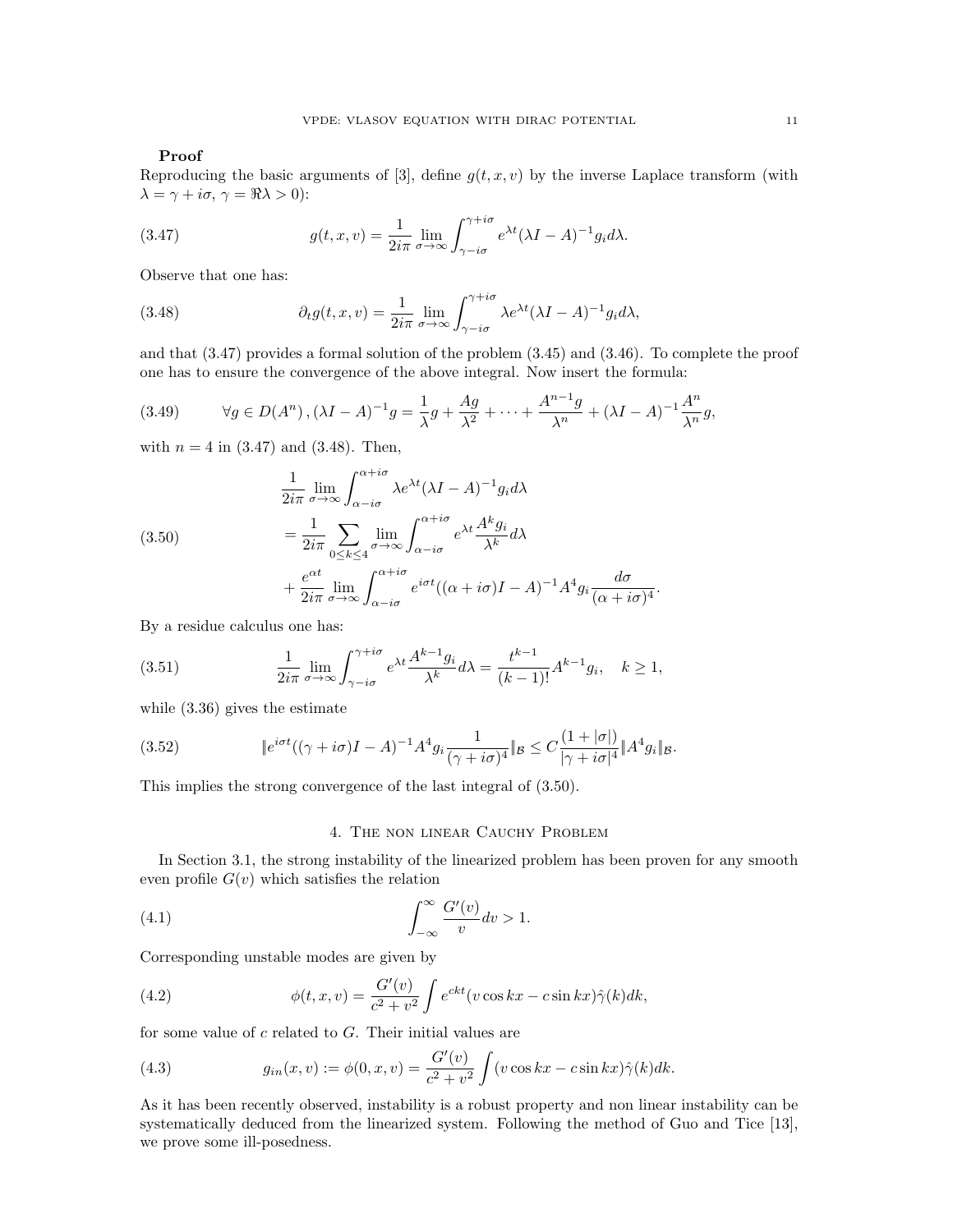4.1. Weak  $(H^m - H^1)$  ill-posedness of the nonlinear problem. First recall the definition of a locally  $(H^m - H^1)$  well-posed Cauchy problem.

**Definition 4.1.** Let  $m \in \mathbb{N}^*$ . The Cauchy problem

(4.4) 
$$
\frac{\partial f}{\partial t} + v \frac{\partial f}{\partial x} = \frac{\partial \rho_f}{\partial x} \frac{\partial f}{\partial v}, \quad t > 0, (x, v) \in \mathbb{R}^2,
$$

(4.5) 
$$
f(0, x, v) = f_i(x, v), \quad (x, v) \in \mathbb{R}^2,
$$

is locally  $(H^m - H^1)$  well-posed if there is a constant  $c_m$  such that for any nonnegative initial datum  $f_i \in H^m(\mathbb{R}, L^1(\mathbb{R}))$ , there exists a time  $T > 0$  and a unique nonnegative solution

$$
f \in L^{\infty}(0, T; H^1(\mathbb{R}, L^1(\mathbb{R})))
$$

to the problem  $(4.4)-(4.5)$ , such that

(4.6) 
$$
\text{ess} \sup_{t \in (0,T)} \| f(t,\cdot,\cdot) \|_{H^1(L^1)} \leq c_m \| f_i \|_{H^m(L^1)}.
$$

**Theorem 4.1.** For every  $m \in \mathbb{N}^*$ , the Cauchy problem  $(4.4)-(4.5)$  is not locally  $(H^m-H^1)$  wellposed.

**Proof.** The proof proceeds by contradiction. Assume the Cauchy problem  $(4.4)-(4.5)$  locally  $(H<sup>m</sup>-H<sup>1</sup>)$  well-posed. For  $f_{in} = G + \frac{1}{n}g_{in}$ , where G is a function satisfying (4.1) and where  $g_{in}$ is given by (4.3), there is a unique solution  $f_n = G + g_n$  to (4.4)-(4.5). Then  $g_n$  is the unique solution to the Cauchy problem

$$
\frac{\partial g_n}{\partial t} + v \frac{\partial g_n}{\partial x} = \frac{\partial \rho_{g_n}}{\partial x} \left( G'(v) + \frac{\partial g_n}{\partial v} \right), \quad t > 0, (x, v) \in \mathbb{R}^2,
$$

$$
g_n(0, x, v) = \frac{1}{n} g_i(x, v), \quad (x, v) \in \mathbb{R}^2.
$$

Then  $ng_n$  is solution to

$$
\frac{\partial(ng_n)}{\partial t} + v \frac{\partial(ng_n)}{\partial x} = \frac{\partial \rho_{ng_n}}{\partial x} \Big( G'(v) + \frac{1}{n} \frac{\partial(ng_n)}{\partial v} \Big), \quad t > 0, \ (x, v) \in \mathbb{R}^2,
$$

$$
(ng_n)(0, x, v) = g_i(x, v), \quad (x, v) \in \mathbb{R}^2.
$$

Moreover,

ess sup 
$$
\| (ng_n)(t, \cdot, \cdot) \|_{H^1(L^1)} \leq c_m \| g_i \|_{H^1(L^1)}.
$$

Consequently,  $(ng_n)$  converges to some function  $\bar{g}$  in the weak star topology of  $L^{\infty}(wH^1(\mathcal{M}))$ . Given that

$$
\frac{\partial \rho_{ng_n}}{\partial x}\frac{\partial (ng_n)}{\partial v}=\frac{\partial}{\partial v}\Big(\frac{\partial \rho_{ng_n}}{\partial x}(ng_n)\Big),
$$

with  $\left(\frac{\partial \rho_{ng_n}}{\partial x}\right)$  (resp.  $(ng_n)$ ) bounded in  $L^{\infty}(0,T;L^2(\mathbb{R}))$  (resp.  $L^{\infty}(0,T;H^1(\mathbb{R},L^1(\mathbb{R}))))$ ),

$$
\frac{1}{n} \frac{\partial \rho_{ng_n}}{\partial x} \frac{\partial (ng_n)}{\partial v}
$$

tends to zero in the sense of distributions. And so,  $\bar{q}$  is a solution to the linearized equation around G with the initial condition  $g_{in}$ . This contradicts (3.32).

## 5. Well-posedness of non linear Cauchy problem

The existence of exponentially growing frequency and the corresponding instability result proven above indicate that stability can only be obtained either in the class of analytic functions or by drastic change of the structure of the problem. Corresponding issues preceding the present article have been already proven. We recall them below to contribute to the understanding of the problem.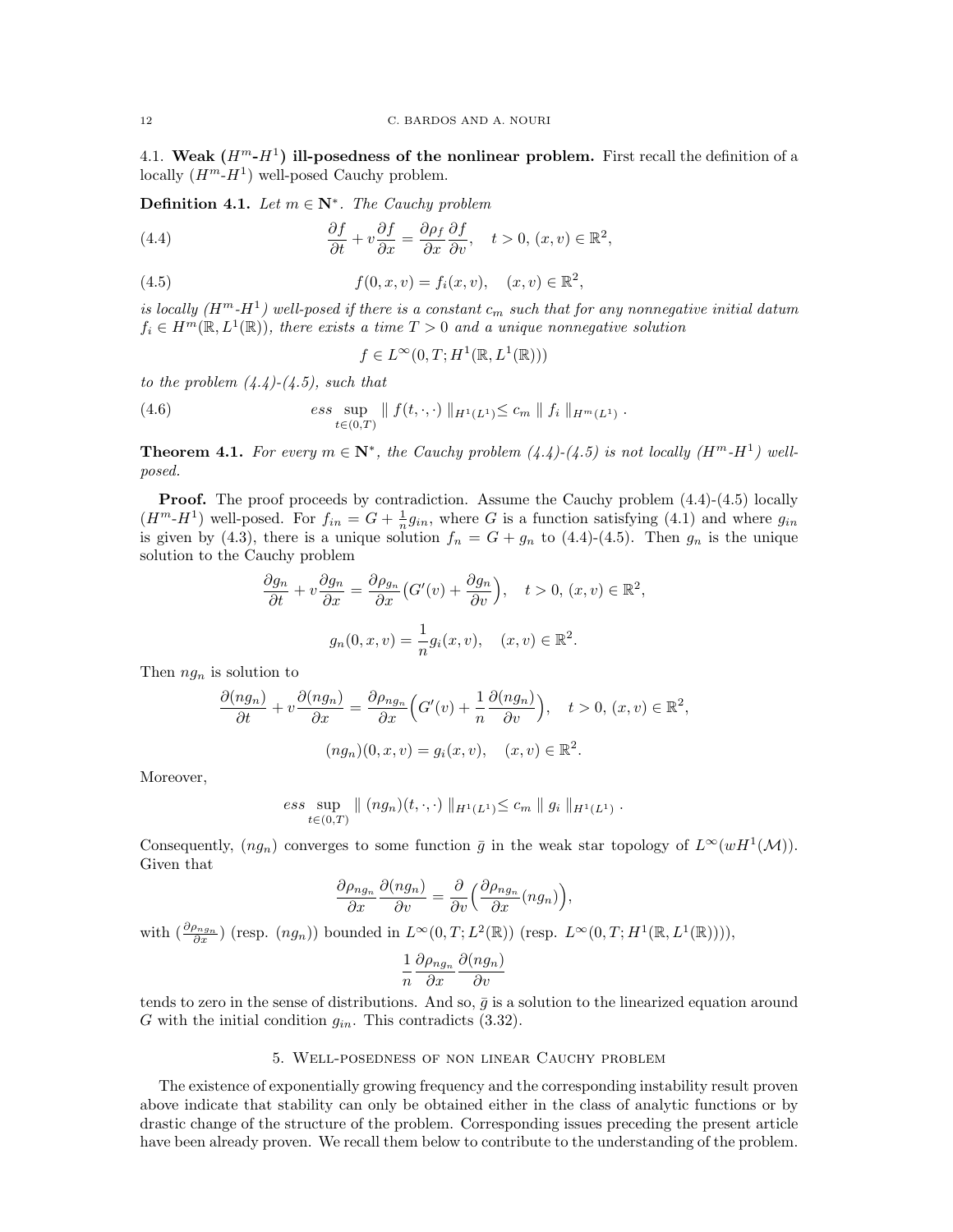5.1. Local in time well-posedness for analytic initial data. As said above the presence of exponential growing modes indicate that well-posedness in full generality may only hold for analytic initial data. This is the object of the article of Jabin and Nouri [15] recalled below. Local in time existence and uniqueness of a solution is proven for appropriate analytic positive initial data, typically of the form

(5.1) 
$$
f_0(x,v) = \alpha(v)g_0(x,v),
$$

where  $\int g_0(x, v)dv$  is analytic, and  $\alpha(v) = \frac{1}{1+|v|^2}$  for instance. Its density  $\rho$  is obtained as a fixed point of the map  $\sigma \mapsto \rho$  defined by the system

(5.2)  
\n
$$
\sigma(t,x) \mapsto g(t,x,v) : \partial_t g + v \cdot \partial_x g - \partial_x \sigma (\partial_v g + \frac{\alpha'}{\alpha} g) = 0, \quad g(0,x,v) = g_0(x,v),
$$
\n
$$
\rho(t,x) = \int_{\mathbb{R}_v} \alpha(v) g(t,x,v) dv,
$$

in the space of functions  $g(t, x, v)$  which can be extended analytically in the region

$$
(t, x+iy) \subset \{x \in \mathbb{R}\} \times \{|y| < \lambda(t) = \lambda_0 - Kt\},\
$$

with the norm

$$
\sup_{0
$$

## 6. Well-posedness in the class of kinetic measure solutions

In fact the above instability comes from the freedom of inserting in the initial data perturbations of the form:

$$
\phi(x,v) = \int_{\mathbb{R}_k} e^{ikx} \frac{G'(v)}{v - \omega^*} \hat{\rho}(k) dk,
$$

(resp. in the case of an even profile

$$
\phi(x,v) = \frac{G'(v)}{c^2 + v^2} \int (v \cos kx - c \sin kx) \hat{\gamma}(k) dk, \text{ with } \hat{\gamma} \text{ even})
$$

with  $\omega^*$  in the general case (resp. c when G is even) solution of the equations:

$$
\Im \omega^* > 0, \quad \int_{\mathbb{R}_v} \frac{G'(v)}{v - \omega^*} = 1,
$$

(resp.

$$
\int_{\mathbb{R}_v} \frac{G'(v)v}{c^2 + v^2} dv = 1).
$$

Some different type of initial data constrain the problem to live in other settings where the local in time stability is enforced. Below are examples variant of the mono-kinetic solution.

Observe that as long as  $V \in W^{2,\infty}(\mathbb{R}_x)$ , the Hamiltonian  $H = \frac{|v|^2}{2} + V(x)$  generates a flow  $\Phi_t$ . Then for any measure  $\mu^{in}$ , the push-forward measure

$$
\mu(t) = \Phi_t \# \mu^{in}
$$

belongs to  $C_b(\mathbb{R}_t^+; w - \mathcal{M}(\mathbb{R}_x \times \mathbb{R}_v))$  and is the unique weak solution of the Liouville equation

(6.2) 
$$
\partial_t \mu + v \partial_x \mu - \partial_x V \partial_v \mu = 0, \quad \mu_{t=0} = \mu^{in}.
$$

In particular if  $\mu^{in}$  is a bounded positive measure and  $V(x) = \rho(x) = \int_{\mathbb{R}_v} \mu(x, v, t) dv$ , (6.2) is the Vlasov equation with Dirac potential considered in the present contribution.

For instance, with  $\mu^{in}$  the Kinetic measure given by

(6.3) 
$$
\mu^{in}(x,v) = \rho_0(x)\delta_{v-u_0(x)},
$$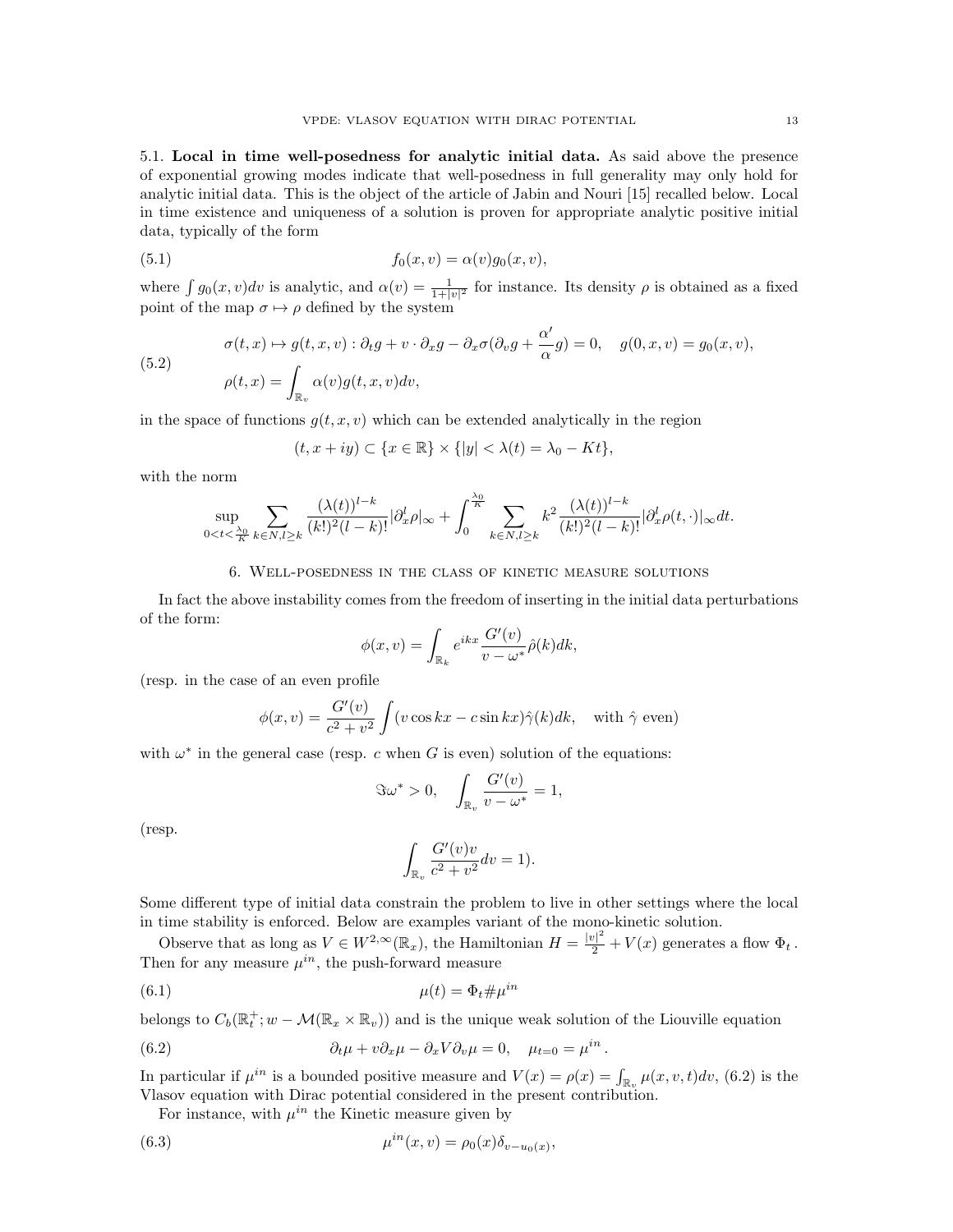equation (6.2) is equivalent to the hyperbolic system for isentropic fluid,

(6.4) 
$$
\begin{aligned}\n\partial_t \rho + \partial_x (\rho u) &= 0, \\
\partial_t u + u \cdot \partial_x u + \partial_x \rho &= 0.\n\end{aligned}
$$

The above example has been generalized with the name of water-bag problem  $([2], [6], [7])$ with further generalization under the name of multi-water-bag equations ([1]). For the water-bag problem, the initial datum is defined by two curves  $u_0^-(x) < u_0^+(x)$  and the density  $\rho_0(x, v) =$  $1_{u_0^-(x). Then the push-forward measure solution of the Liouville equation (6.2) is the$ measure

$$
\rho(t, x, v) = 1_{u^-(t, x) < v < u^+(t, x)},
$$

with  $u^{\pm}(t, x)$  solutions of the system

(6.5) 
$$
\partial_t (u^+ - u^-) + \partial_x (\frac{u^+ + u^-}{2} (u^+ - u^-)) = 0,
$$

$$
\partial_t (\frac{u^+ + u^-}{2}) + \partial_x (\frac{u^+ + u^-}{2})^2 + \partial_x (u^+ - u^-) = 0.
$$

Multi-water-bags models are constructed in a similar way.

The important remark in the spirit of the present construction is that (6.4) and (6.5) are well posed problems locally in time but for initial data  $(\rho_0, u_0)$  or  $(u_0^-, u_0^+)$  only in  $C^1$ . But these data define in  $\mathbb{R}_x \times \mathbb{R}_v$  measures which are not  $(x, v)$  analytic functions. The fact that the problem is well-posed is due to the constraint on the nature of the solutions. No perturbations of different nature are considered.

#### 7. Conclusion

This contribution has been devoted to the Cauchy problem for a singular Vlasov equation (VDPE):

(7.1) 
$$
\frac{\partial f}{\partial t} + v \frac{\partial f}{\partial x} - \left(\frac{\partial}{\partial x} \int f(t, x, u) du\right) \frac{\partial f}{\partial v} = 0, \quad t > 0, \quad (x, v) \in \mathbb{R}_x \times \mathbb{R}_v,
$$

which plays an important role in the analysis of plasma fusion.

The singularity of the mapping

$$
f(t, x, v) \mapsto \partial_x \bigl( \int_{\mathbb{R}_v} f(t, x, v) dv \bigr),
$$

produces a large variety of situations, depending on the nature of the initial profile and the general setting.

Moreover, the VDPE appears also in the  $\hbar \to 0$  limit of the non linear Schrödinger equation, as it has been studied both in [11] and [16]. In these two cases (even if the methods are different), the setting is the WKB limit which for the limit case corresponds to the situation of Section 6, where local in time well-posedness has been set.

Therefore, besides being useful in the modelisation of plasma fusion, the VPDE appears to have a very rich mathematical structure which may be the object of further studies.

Acknowledgements. We wish to thank the hospitality of the Newton Institute for Mathematical Sciences in Cambridge and the Institute for Computational and Experimental Research in Mathematics (ICERM) in Providence, where part of this work was done. Anne Nouri is partially supported by the ANR GYPSI.

#### **REFERENCES**

- [1] Besse, N., Berthelin, F., Brenier, Y., Bertrand, P., 'The multi water-bag model for collisionless kinetic equations', Kinetic and Related Models 2 no. 1, 39-80 (2009)
- [2] Besse, N., 'On the waterbag continuum', Arch. Rat. Mech. Anal. 199 no. 2, 453-491 (2011)